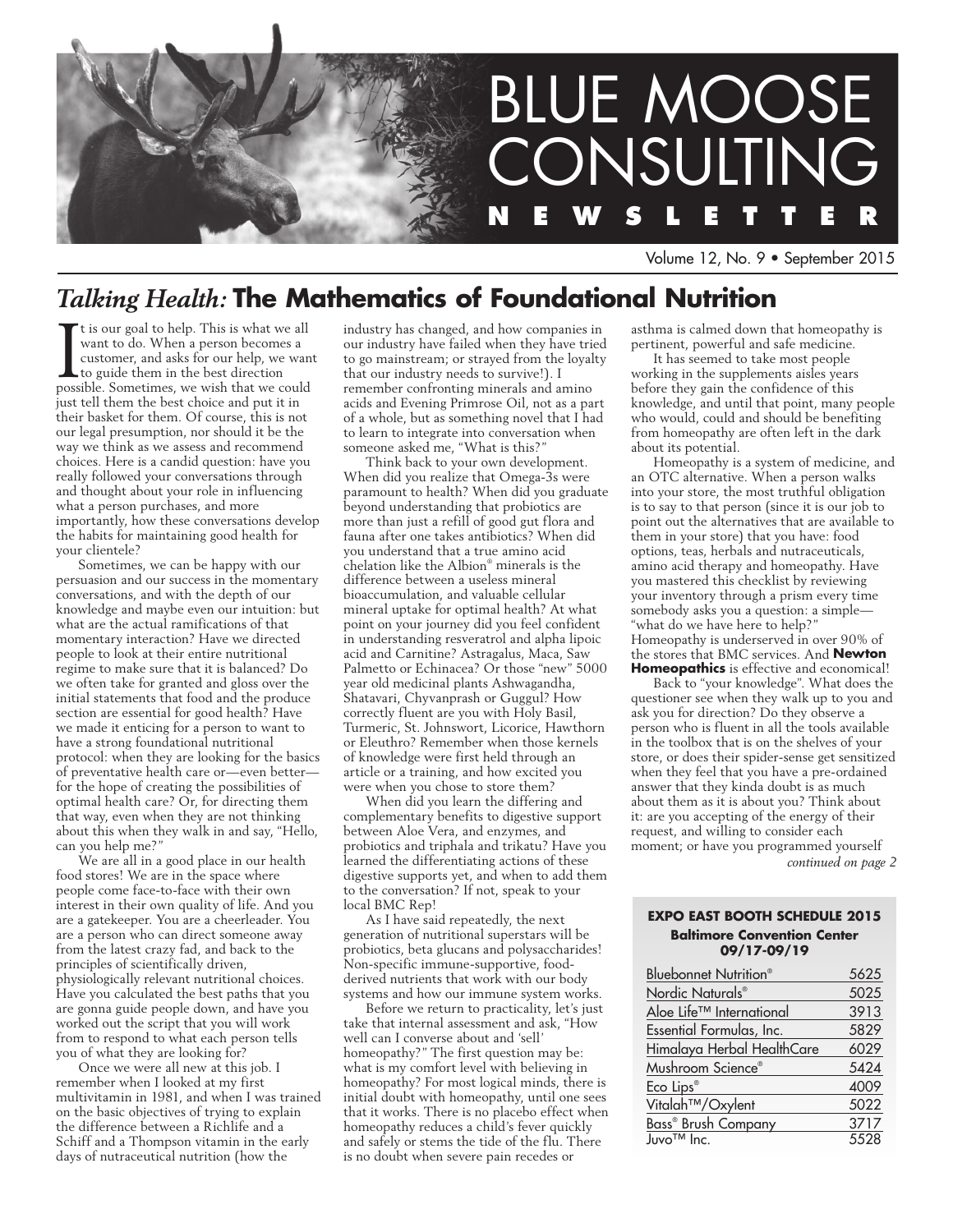#### **Foundational Nutrition**  *continued from page 1*

to five rote answers (quickly and without thought as to the nuances that may be very much there for you to read)?

Are you opened-minded or have you allowed yourself to be self-prejudiced? I see more and more people saying that they have their favorite product and that they don't stray from that suggestion. I am now speaking more about saying, for example, that the now nearly forgotten acai was good for everything 8 years ago: or that coral calcium was the answer to all things asked. Be wary of things that sound too good!

I see people speak with an absolute authority that food-based nutrients are the only way, when there are almost no published studies on these industry-only originalities. If someone has the possibility of having osteoporosis in their life, we should never disregard the powerful science on the benefit of a standard amount of calcium. We can't profess freeze-dried kale until the proof is there. We should inform that Calcium is a powerful mineral building block and that the consensus is that calcium citrate is better than oyster shell or egg shell calcium (or TUMS) or as some people spin, rock (calcium carbonate). Decades of replicated published, research shows that a true amino acid chelated calcium is better than the other options listed above (including expensive fancy pills with the magical story from the smart internist!).

Your path of education should further suggest that calcium does not work in isolation but that Magnesium and Zinc and Vitamin D are essential for the ability of the body to get the nutrient into the body in a beneficial way. It would also be useful and true to say that daily whole leaf aloe concentrate helps with how the body can absorb minerals, and is also a true superfood that affects many other body systems simultaneously. Economical.

After 34 years in this business, I have to say that my mind is still very much open to new information: we all have to constantly continue learning. And I have found that the principles of nutrition steadily advance, but they rarely turn on their head. My constant pursuit of truth is more about being aware of the clear facts in the nuances, than in dropping what I have already learned and picking up the newest, shiniest items that are presented with blaring trumpets and Hollywood pitch-people or itinerate mercenary MDs. I maintain that with effort it is easy to stay true to gaining the best information to share for local community health.

Are you passionately dedicated to constant knowledge? (I remember how Carlos Castaneda discussed how he would consider the pursuit of knowledge as if a warrior going into a battle prepared to leave his body on the battlefield: he was determined with every sinew of his existence to gain what was presented before him when pursuing knowledge. That is a powerful memory I have from his description of this quest. Can you bring that passion to this vocation of natural health?

We have a serious obligation. Our influence can assist people to choose healthier lifestyles and make choices for staying healthy. We have to be mentally strong to be clear to people looking for explanation. The action word here is "choices."

*"A man goes to knowledge as he goes to war: wide-awake, with fear, with respect, and with absolute assurance. Going to knowledge or going to war in any other manner is a mistake, and whoever makes it might never live to regret it"*

#### — Carlos Castaneda

How well have you built that pyramid of information into a library of information that you can lend to people when they come in asking for something specific? How well can you distinguish fact and detail from persuasion? Can you crystalize the things that a person needs to hear as they ask you questions?

A different question, but one that is vitally more important to your store's business, is how well are you able to pass that information throughout the team and to the generations of staffers who often pass through a retail store during its lifetime. The things I learned from David in my first store 1982 are still valid today: the things I learned from a good sales rep in the 18 years I was in health food retail are still the strong foundations upon which everything I now profess are built! Is your store a teaching center to your team: is your store able to be a learning center (and, come on: every store has free time sometime during the day or week for constant education)?

In our business, knowledge can often be power. While we know that deep discounting can often undermine a local competitor, and that the internet and its function reminds some health food stores of a horror movie out to incinerate the beautiful mission of the local community health resource center—we also know better. We also know that when we build trust with a person in that one-onone conversation, that a relationship is formed that could last a lifetime. So, how well are we presenting our base line message of health?

I have spoken for the past 8+ years about the concept that, "there are 5 things more important than a Multiple." The reason is that most people will most likely take a Multiple anyway, but almost everyone needs to be educated that a Multiple alone does not translate into good health. The Multiple is the smartest insurance policy available for a person who can only be convinced to take a single product daily. By having a mantra that is suitable to you (5 is just a good number: not too little and not too many), and making it what you say—or what the store says—you will eventually begin to influence people about the smartness of this thoughtprovoking adage.

When you start to see people walking up to the register with their checklist 5 (or  $\ddot{6}$ ,

with that Multiple as well), then you are providing smart nutritional recommendations while keeping your business active. So, first, pick your foundational recommendations.

Here is my standard for the many tours that I have done:

EVERYONE needs: a superior Omega-3 supplement [1]; a quality probiotic [2]; a digestive enzyme [3]; some antioxidant, which can be in rotation [4]: and a green of some sort[5]. I would love to hear what you consider your foundational 4 or 5 that you recommend to your community? Let's always keep this conversation alive.

And, things like this are never perfect, and should never be written in stone. Obviously, quality protein is the hottest product on the market. How could you leave out daily aloe vera, probably the most supportive single herb to ingest daily for overall health!? Triphala: everyone needs this digestive healer like they need pure parental love. CoQ10, my favorite nutrient. S.O.D., the nutrient I love to talk about the most (along with glutathione peroxidase as found in the new **Essential Formulas** product, *Reg'Activ.*™) How can we really choose, in some way?

While the Omega-3s deal with the antiinflammatory pathways at a cellular level (the smart legal words we should be using in replacement, where we now say antiinflammatory, is "cellular stress"), it is pure knowledge that all the Herbal Adaptogens deal with a stress and inflammation of a different sort, whether that be emotional, or for the nervous system or immune system or the HPA axis. Would I ever tell a person NOT to take adaptogens as their best choice daily herbs?

*LiverCare*® has so much science behind its proof that it is liver-supporting, and we know that the liver governs so many of our healthy body systems: essential. *StressCare*® has become so popular that people know that they can handle stress better when taking it: essential. These are unique, scientificallyvalidated daily herbal formulas that must be high up in any conversation for optimum health.

And we can go further when thinking about dosages of the nutrients that are in the Multiple. Can any multiple give a person enough Magnesium or other macrominerals? The more that we are learning about the miraculous function of the Family of B Vitamins in the body, how could someone not strenuously recommend that a person take the new **Bluebonnet Nutrition**® *Coenzymated Cellular Active*®  *B-Vitamins*  once or even twice a day. Properly absorbed Bs are just that vital!

Finally, I really do have to change my recommendations for the TOP 5 to include Vitamin D. The more that we learn about what Vitamin D does, the more we should be making it enticing to have everyone feel empowered to make D part of their daily supplementation.

We could live without priming our immune system, but most rational people would say that they see the need to support the immune system intelligently. The logic is there: if the immune system is not working

*continued on page 6*

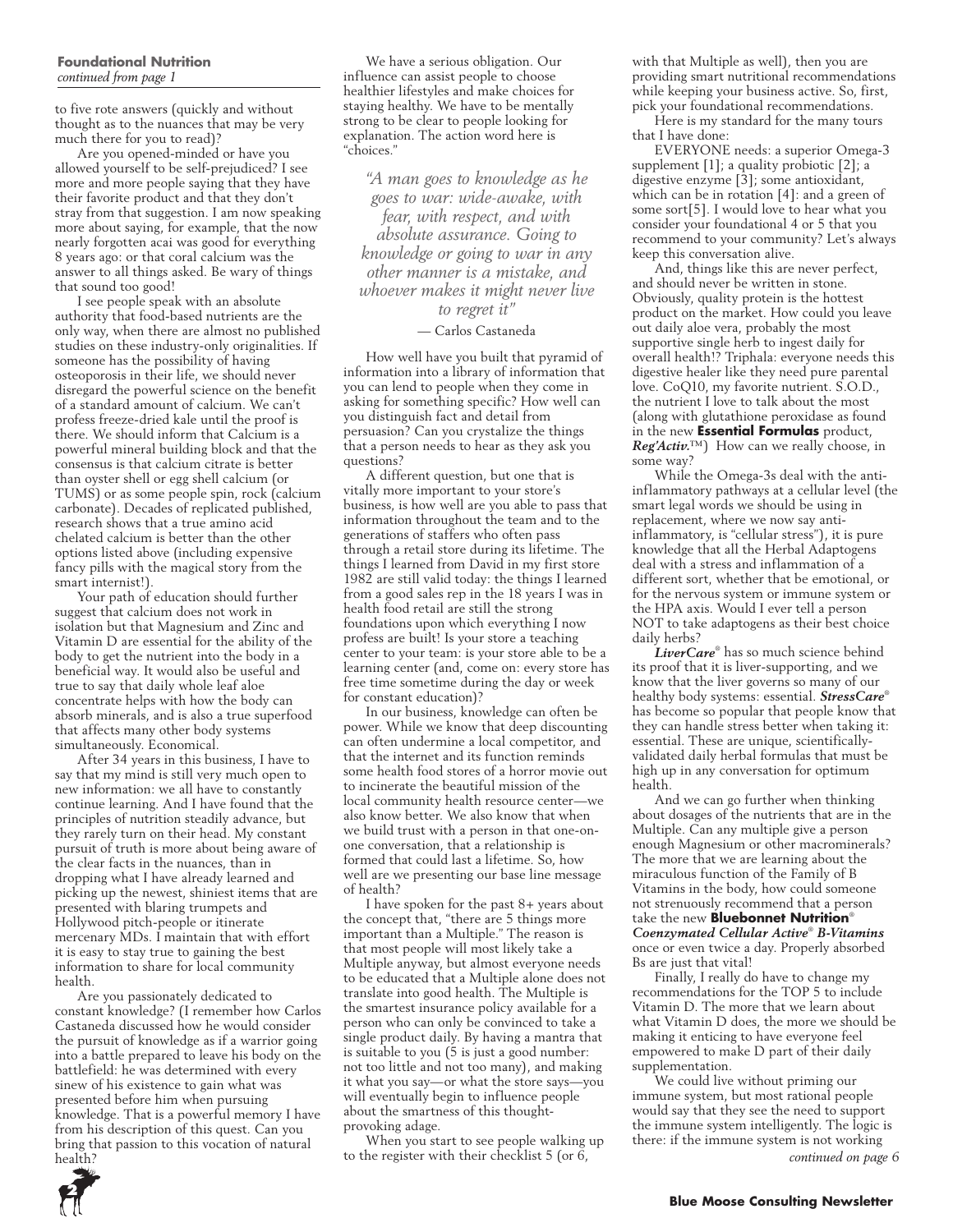

**Quarter 3 Promotions through September 30 Grow these Health Categories: • Back to School • Relaxation & Sleep** Parameters: on two categories listed below **Level 1: 25% OFF on 1-35 units Level 2: 30% OFF on 36+ units** Reorders: same discount structure. MUST mention deal when placing each order or have your Rep sign you up for this Quarter's Promo **Relaxation & Sleep** • California Poppy extract • Lavender liquid extract • Skullcap Glycerite • Lemon Balm Glycerite • Passionflower liquid extract • Skullcap liquid extract • Lemon Balm liquid extract • Passionflower capsules • Valerian Glycerite • Relaxing Sleep™ liquid extract • Valerian liquid extract **AND Back to School Herbs** • Astragalus liquid extract • Bacopa liquid extract • Brain & Memory™ • Children's Echinacea™ • Gingko liquid extract • Immune Defense™ • Ginkgo/Bacopa veggie capsules • Mullein Garlic Ear Oil *Treat your child to better health Herb Pharm Quality herbs in formulas:* All of the herbs in these formula are individually extracted to ensure a broad spectrum of therapeutic plant compounds. non-GMO & GLUTEN-FREE,<br>Additional Ingredients: Certified organic conol, distilled water & organic vegetable glycerin.<br>~~~~~~~~~~~~~~~~~~~~~~~~~~~~~~~~~~~ ASK ABOUT OTHER GREAT DEALS ON: **~ Herb Pharm® quality MILK THISTLE CAPS: BOGO coming soon** never any harsh chemical solvents used!!! with the sest MACA on the market at a great price: Herb Pharm  $\degree$ -quality<br>MACA Carry all 4 Herb Pharm  $\degree$  MACA !!! Great Endcap idea<br>• Maca Powder 7 oz.^ • Maca 60 veg capsules • Maca liquid extracts 1 oz & 4 oz. *Maca powder order limit = 12 units per order* **BUY SMART:** Keep Buying now, as ANY upcoming Herb Pharm deal will not be as enticingly generous as the discounts on these items! KIDS PROMO NOW! Herb Pharm Expo deals 09/15- 09/25: open to all retailers

*America's #1 Selling Liquid Herbal Extracts*

Not represented by BMC in NJ Not represented by BMC in NJ, SC

# malaya

HERBAL HEALTHCARE

# **September Promotions**

**• 15% OFF wholesale for 1 or 2 items** must purchase 3 pieces of an item

# **• 20% OFF wholesale if all 3 items purchased**

minimum purchase 3 pieces of an item • all sizes included • all items must be purchased at the same time

• must mention Promo when ordering for discount to be applied **~ Pure Herbs:** Certified USDA Organic | Gluten Free

Turmeric 30 veg caps and 60 veg caps *Antioxidant & Joint Support\**

**~ Pure Formulations:** • MenoCare® 120 veg caps *Female Hormone Balance + Menstrual Control \** **~ Botanique by Himalaya:**

• Neem & Pomegranate Toothpaste (200 gms./7.05 oz.)<br>\*These statements have not been evaluated by the Food & Drug Administration.

This product is not intended to diagnose, treat, cure or prevent any disease. ~~~~~~~~~~~~~~~~~~~~~

# **NOTES: REMINDER**

Back to School Endcap or post-Vacation re-focus: MindCare® MindCare® is the smartest choice on the market today to center the mind + support focus, alertness & attention. Clinically-validated to support the HPA-axis, a major part of the neuroendocrine system, MindCare® helps support the body's normal levels of stress + hormone production. Sustains the body's efforts to reduce mild memory problems associated with aging<br>+ supports normal circulation of blood & oxygen to the brain to support vitality & liveliness.<br>~~~~~~~~~~~~~~~~~~~~~~~~~~~~~~~~~~

# **OTHER REMINDERS: \*TIME TO ENROLL:**

• Himalaya Herb School online now! www.himalayausa.com/hhs • find In the "School" Library: Garcinia Monograph, Triphala Monograph, LiverCare® Education Module • stores are marketing LiverCare® on endcaps + with cross-merchandizing

*Ask your Himalaya Rep about great materials available to help you gain new LiverCare*®  *customers.* LiverCare® —our industry's best-selling liver-support product

- Ask about our Carb Control and Detox Guide consumer booklets
- Botanique "i.e balm" {inhale ~ exhale} 1.76 oz. back in stock! GlucoCare® 90s back in stock!

# **EXPO EAST BOOTH NUMBER 6029**

Not represented by BMC in NJ, SC



# **MORE INNOVATIVE ITEMS SOON** *Look for these items in September*

• EarthSweet® Chewables Calcium Magnesium & Vitamin D3 tablets

two tablets provide Calcium 500 mg, Magnesium 250 mg, Vit D3 400 IU<br>©741 **Natural Vanilla flavor**, Kof-K Kosher, sweetened with EarthSweet 743 Natural Vanilla Orange flavor Kof-K Kosher, sweetened with EarthSweet® *EarthSweet® is a proprietary nourishing blend of fruit juice concentrates (wild blueberry, cranberry, prune, cherry, strawberry, grape, raspberry + bilberry fruits, grape seed & raspberry seed extracts) and natural cane crystals.*

# • Natural Omega-3 Kosher Fish oil softgels

Kof-K Kosher certified.. Natural triglyceride form 977 60 softgels \$9.98/ MSRP: \$19.95 · 979 120 softgels \$19.48/ MSRP: \$38.95

# ~~~~~~~~~~~~~~ **REMINDER: Back to School Promo**

**provides 20% OFF on 62 items, including:** Whey Protein Isolate, Rainforest Animalz® ; NEW! Cellular Active® Coenzyme B-Complex Vcaps® ; Ajinimoto L-Tryptophan 500 mg Vcaps® ;. Super Earth® Organic Greens powder 7.4 oz + 14.8 oz; Natural Omega-3 Salmon Oil softgels; Standardized Turmeric Root Extract Vcaps 60 +120s

#### ~~~~~~~~~~~~~~ PRODUCT NOTES:

• Bluebonnet is moving into their non-GMO seals 317 Vitamin D3 2000 IU softgels 374, 376, 378 Liquid Vitamin D3 1000 IU, 2000 IU, 5000 IU

791 Cellular Active CoQ10 Ubiquinol 50 mg Vegetarian softgels

• NOW AVAILABLE: Bluebonnet Authorized Retailer Posters: get yours now

**BUY SMART; Keep your shelves stocked until the deal arrives! Bluebonnet one-time Expo Deal starts Monday, Sept 14th** open to all Bluebonnet Nutrition Authorized Dealers

**EXPO EAST BOOTH NUMBER 5625**

*Nutrition to the 5th Power*



# **LAUNCHING @ Expo East NORDIC NEW PRODUCTS**

Ultimate Omega 2x, Postnatal Omega-3, Omega One the leading innovator in the Omega-3 Category just raised the bar again the next advancement: Nordic's Breakthrough Omega-3 Oils Nordic Naturals® provides the ONLY high-potency natural triglyceride Omega-3, an 80% concentrated Omega-3 oil in a 90% triglyceride form *Bigger Stronger Better* 

~~~~~~~~~~~~~~ **NOW IS THE TIME TO BRING HEALTH TO OUR YOUTH**

3rd Quarter Back to School Promotions ends September 30th **ONE + ONE = MORE** Every little bit adds up to a big difference. Nordic Naturals® has partnered with Big Brothers Big Sisters and together we can make a big difference. Big Brothers Big Sisters: Supports Mentoring, Strengthens Communities. Changes Lives: Active in all 50 States, + 13 Countries with 325 locations. Supporting 200,000 matches between children + volunteer mentors **TWO ways to participate**

**(1) ask about Nordic's ENDCAP PROMOTIONS** 5-15 full cases per month for great endcap support: **25% OFF (2) create a 48-bottle mix & match display 25% OFF** purchased in units of 6 ea.

# *featured products to choose from*

- Baby's Vitamin D3 (02732)
	- Complete Omega<sup>®</sup> Junior 90 ct (01775) 90 ct  $(01710)$  • Complete Omega-D3<sup>®</sup> Junior 90 ct  $(01777)$
- Children's DHA® • Children's DHA® • Children's DHA®
	- 180 (01720) Complete Omega® Junior 180 ct (02775) 360 (02720) Ultimate Omega® Junior 90 ct (01798)
- Children's DHA® 8 oz.  $(02723)$  • Nordic Omega-3 Fishies® 36 ct  $(31130)$

• Vitamin C Gummies 60 ct (30160) **Support materials available for endcap placement:** off-shelf placement required: • endcap poster • bottle easeltags • easelback poster • shelf tags *Nordic Naturals® will donate \$1 per bottle purchased by stores up to \$25,000 on all highlighted Children's products through 09.30.15*

~~~~~~~~~~~~~~ Nordic Naturals® is now 100% Friends of the Sea product certified! **HAPPY BIRTHDAY NORDIC NATURALS® 1995-2015 BUY SMART:** Keep your shelves stocked until the deal arrives! Nordic deals are for

Expo attendees only, and you need an Expo Sales sheet to place your order. **EXPO EAST BOOTH NUMBER 5025**

Not represented by BMC in NJ, SC

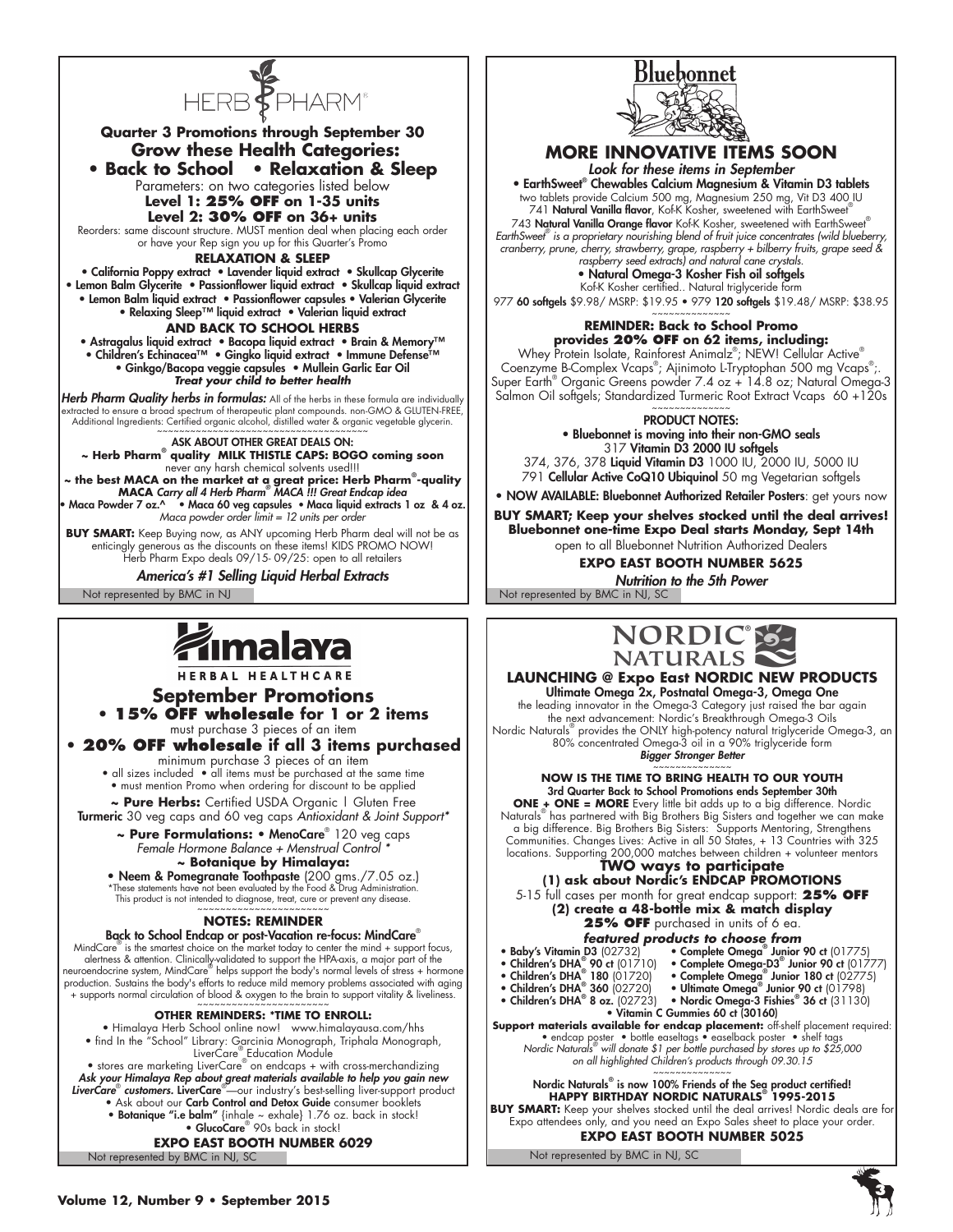

*MAKE ROOM TO BUILD YOUR WALL OF JUVO* **September Expo Promotion entire line:** 

**Buy 3 Get 1 Free**

JUVO Natural Raw Meal Canister 21.16 oz. JUVO Slim Raw Meal Can 21.16 oz. JUVO Raw Green Superfood Can 12.69 oz. JUVO Raw Green Protein Can 16.93 oz. JUVO Raw Green Grass Bottle 4.23 oz.

*JUVO single-serving packets: great for people on the go*

a way to introduce RAW MEALS by selling by the register

10- single serves per box: 21.02 oz.

• JUVO Natural Raw Meal Green Apple • JUVO Natural Raw Meal Fantastic Berry SLIM • JUVO Natural Raw Meal Vanilla Chai

*START TODAY: and have a whole new look with JUVO power on your shelves by month's end ~~~~~~~~~~~~~*

**EXCITING NEW ITEMS FOR EXPO:** 

*pre-order now 2 new single-serve whole meal packets to round out the family!*  10 packets per box \$23.99/MSRP \$35.99 with MAP

*JUVO Organic Raw Meal Green Apple Box*  10 ct.

*JUVO Organic Raw Meal Vanilla Chai Box* 10 ct **EXPO EAST BOOTH NUMBER 5528**



**Health Education & Health Products & Aloe Vera** *Keep Aloe front + center as foundational for Families, Back to School + as a primer for Immune System balance for prevention as the season begins.*

#### **Aloe Life™ September Promos^ 15% OFF 12 minimum mix & match 20% OFF 24 minimum mix & match**

• Aloe Life™ Super Fruits 8 oz.

• Aloe Life™ Super Fruits 16 oz.

• Multivitamin & Mineral Plus Cardio Formula 120 Tabs

• Multivitamin & Mineral Plus Cardio Formula  $40$  Tabs

*Aloe Life™ Super Fruits* - ORAC Super Fruit Formula contains the Whole Leaf Aloe Vera Juice Concentrate. Supports occasional indigestion, bloating, regularity, energy + optimum health, 1oz daily. Safe for children, adults, seniors, & athletes! Active Aloe Certified made from Certified Organic Leaves.

^ discounts should be requested when placing orders. ^ not to be combined with other discounts. ^ does not include 1 oz. topicals

*Aloe Life has updated their website: check it out!*

**BUY SMART:** Keep Buying now! Aloe Life Expo Deal begin September 16 for Show Attendees only

**EXPO EAST BOOTH NUMBER 3913** *Whole Leaf Aloe Vera Juice Products*



The best lip balm for the world

**SEPTEMBER GROWTH OPPORTUNITY LINE DRIVE 20% OFF invoice**

All DISPLAYS All ECOCLIPS All ORGANIC LIP BALMS All SUNSCREEN LIP BALMS All ZINC SUNSCREEN SPF 15 NEW! All BEE FREE VEGAN NEW! All LIP SCRUBS NEW! All Larger-SIZE ONE WORLD LIP BALMS All ONE WORLD Eco line NEW! All MONGO KISS All ECOTINTS All PURE & SIMPLE All MEDICINAL + ENERGY LIP BALMS All CO-BRANDED LIP BALMS Dagoba Chocolate

Eco Lips: innovation, environmentalism, dedication to Organic & Fair Trade, family-owned, "Today, Eco Lips lip balm is handcrafted in Cedar Rapids, Iowa. Eco Lips has been first to market with several innovative organic lip care products and packages. With environmental initiatives in place, a focused marketing and sales strategy, award winning packaging, and a relaxed, yet productive work environment, Eco Lips is making its way around the world, one set of lips at a time.'

EXPO EAST BOOTH NUMBER 4009

*The Best Lip Balm for the World*



 $\partial D$ r. Ohhira's Probiotics

In a crowded marketplace, stock, market & educate on the best

**~ Dr. Ohhira's Probiotics® –** the world's most respected plant-based probiotic formula ~ **Reg'Activ**™ – a revolutionary probiotic that

makes antioxidants.



Essential Formulas, distributors of the awardwinning Dr. Ohhira's Probiotic Formulations and the revolutionary Reg'Activ, which contains the only probiotic strain that is proven to raise glutathione levels naturally inside the cell.

Reg'Activ, which contains ME-3, is proven to produce glutathione naturally in the human body, by working as a glutathione-activating agent via three different mechanisms, Reg'Activ is set to impact the future of preventative and restorative

health on a cellular level. Dr. Ohhira's and Reg'Activ can safely be consumed separately or in combination depending on an individual's health goals

*MARK YOUR EXPO CALENDER*

Friday, Sept. 18, 11:30-12:30 — Hosted Education Session

Baltimore Convention Center, Room 323 *'Patented New Probiotic Powerhouse Proven to Boost Glutathione Levels'* by Ross Pelton, R.Ph., CCN + Marc Fremont, Ph.D.

**BUY SMART:** Keep Buying these industry-leading Probiotics now: Expo deal will be 9/17-9/25 never be without! Use Intro deal for Reg'Activ + then get the Expo deal!

**EXPO EAST BOOTH NUMBER 5829**

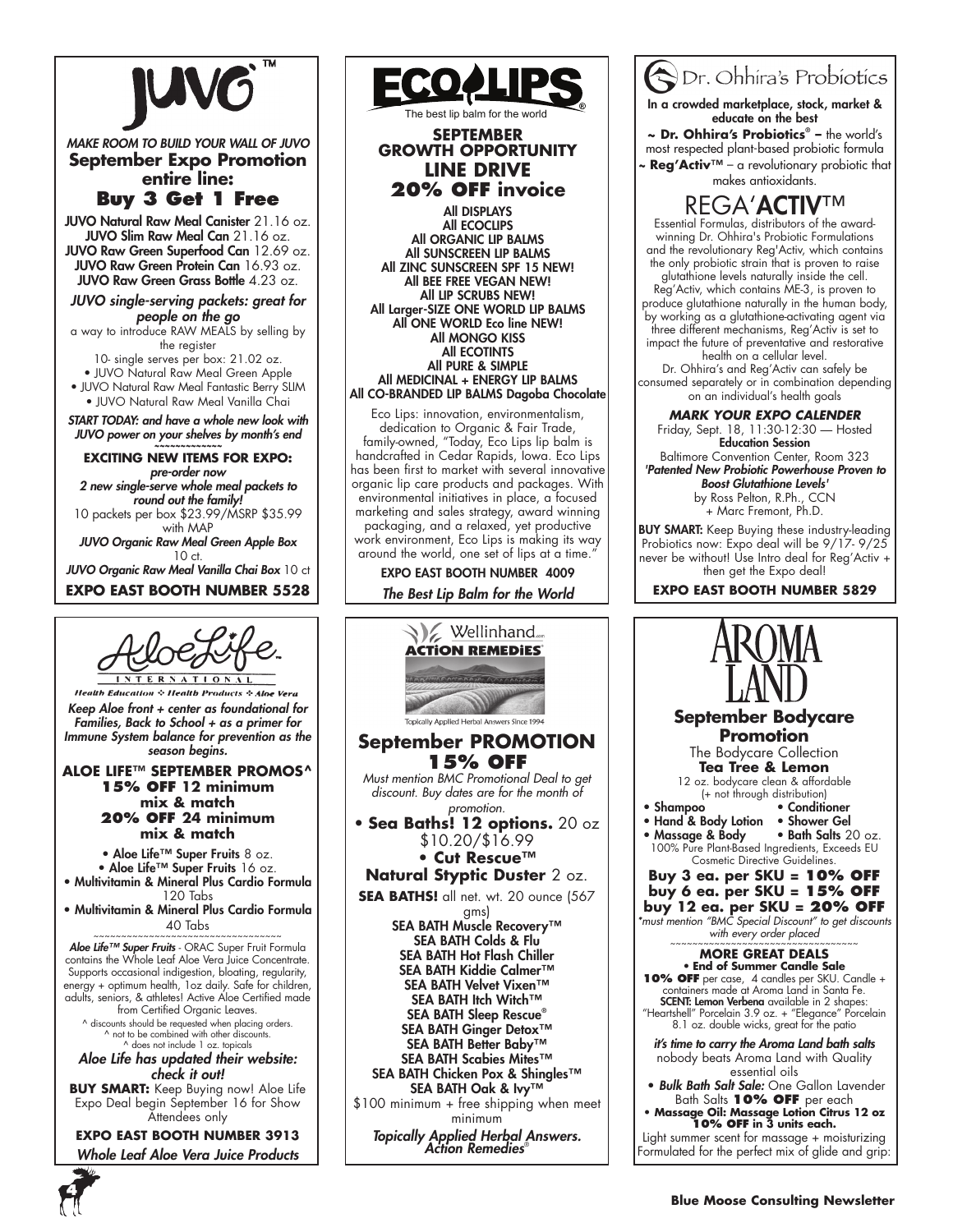# bodyceuticals organic bodycare

# **SEPTEMBER SPECTACULARS**

 **1. Pre-show: two weeks only:** Keep the summer fun going + help with "too much sun" (through Sept. 15th) • Calendula After Sun Relief • Coconut Body + Tan Oil • Body Cocktail Body Serum Moisturizers-Coconut, Almond, Pink Grapefruit, Vanilla \*\***15% off of NEW sku with free tester with four of a sku \*\*10% off reorder of above items**  Must use code "bmcsummer"

**2. Wanna place your Expo Show order early?** *Get an extra gift!*  THREE DAYS ONLY! September 14-16

All orders placed 9/14-9/16 receive a FREE "take home Expo gift" of your choice: • Calendula After Sun Relief

• Body Cocktail Moisturizing Serum – almond, coconut, pink grapefruit or vanilla *Must mention offer "BMCGIFT" to receive free item*

 **3. EXPO EAST SHOW DEALS too:**  Discount Valid 9/14 thru 9/21 only Do not need to be at the show to receive deal Must mention offer "BMC10EAST"

SHOW ATTENDEES look for another deal Expo East Attendees will ALSO receive a Sampler Gift with your order! • Offers good on discount dates only. No double

discounts. • Free ground ship on \$125 or more AFTER discount

**Looks like you benefit by ordering 3 times in September!!**

# <u>Immune</u> **HEALTH BASICS**

CLINICALLY PROVEN IMMUNE SUPPORT

**SEPTEMBER PROMOTION 15% OFF**

Minimum purchase 8 bottles

Immune Health Basics Wellmune WGP® 500 mg. 60 ct. capsules

Wellmune WGP® Clininally proven.Efective, Safe. Patented Revolutionary immune enhancement ingredients\* EVERYDAY SUPPORT

#### *Research: "How it Works"* http://immunehealthbasics.com/ howitworks.cfm

The scientific understanding of Wellmune's mechanism of action in the body is well documented in published, peer-reviewed research. Mechanism of action studies as well as measurement of significant changes in immune responses are changing the way researchers and physicians think about innate immune function.

\* These statements have not been evaluated by the Food

Expo deals will be from September 16th–23rd. for all retailers mentioning "Show Deal"



**SEPTEMBER PROMOTIONS**

**30% OFF** thru 09/28/15 The market for Salon-Quality, Organic hair care products continues to expand & here are products from Amazonia that absolutely help keep our rainforest ALIVE

AMAZONIA PRECIOSA SHAMPOOS 10.14 fl.oz AMAZONIA PRECIOSA CONDITIONERS

10.14 fl. oz.

AMAZONIA PRECIOSA HAIR MASKS 4.23 fl. oz *each available for these hair types:* Ucuuba & Vegetal Protein - Curly Murumuru & Vegetal Protein - Oily Brazil Nut & Vegetal Protein - Dry Buriti & Vegetal Protein - Colored Hair Cupuacu & Vegetal Protein - Normal

#### **Recommend Organic Hair Mask Conditioners**

100% vegan, natural & organic conditioner certified by EcoCert<sup>®</sup>, strengthens + reconstructs hair from the roots to the ends. Rich in Vitamins, Omega-3, copper + zinc. Rich Brazilian nut oils will instantly smooth and fortify each & every strand. Ideal when used with Amazonia Preciosa Brazil Nut Shampoo and Conditioner. Never tested on animals, Surya Brasil products do NOT contain sodium laureth sulfate, parabens, artificial coloring, artificial fragrance, solvents, mineral oil or GMO's. All have been hypoallergenic and dermatologically tested.

# **MushroomScience**®

# **Therapeutic Value provides Therapeutic Results— Mushroom Science®**

the industry leader for ingredientvalidated actives

*the nutrition panel says it all guaranteed actives*

• wood grown • hot water extracted

Cordyceps Cs-4 90 Vcaps® Coriolus Super Strength (40%) 90 Vcaps® Coriolus PSP (28%) 90 Vcaps Immune Builder® 90 Vcaps® Lion's Mane 90 Vcaps<sup>®</sup> Maitake Organic, Full Spectrum 90

Vcaps® MaitakeGold 404™ 1000 mg strength 1 oz. Liquid Reishi Super Strength 90 Vcaps® Shiitake 90 Vcapa® Chaga Extract 90 Vcaps® Agaricus blazei 90 Vcaps® Tremella 90 Vcaps®

Use + recommend the products that will give you the best results: *Mushroom Science® —the best-priced products too!*

**EXPO EAST BOOTH NUMBER 5424**

*Setting the standard for quality in medicinal mushrooms since 1994!*

# INEWTON thics

**Nurturing Naturally Since 1987** 

# **SEPTEMBER PROMOTIONS 20% OFF select OTC formulas**

Liquid or Pellet complexes listed below (Qty 6+ per SKU)

shelf tags for sale items included with your order

### **Aches ~ Pains Bowel ~ Digestive Care Edema ~ Fluid Retention Pets Inflammation**

*Aches ~ Pains -* for symptoms associated with bruises, strains + overexertion such as pain, stiffness + inflammation (N019) learn more @: https://www.youtube.com/ watch?v=gJwdXRct4qg

*Bowel ~ Digestive Care* - for digestive health and for associated symptoms such as weak digestion, burning, bloating, nausea, cramping + pressure. (N029)

*Edema ~ Fluid Retention* - for associated symptoms such as skin discoloration, discomfort & swelling due to fluid retention. (F065) *Pets Inflammation* - for associated symptoms such as swelling, redness, congestion, discomfort + increased sensitivity. (P009)

**BUY SMART**: Keep Buying now. The upcoming Newton Homeopathic Expo deal will not begin until September 16 for Show Attendees + non-Attendees

*Nurturing Naturally Since 1987™*

Not represented by BMC in NC, SC



### **September Healthy Living LINE DRIVE**

excludes Counter Top Display 36 units (mix & match) **30-ct packets:** versatile for use every day. *'ON THE GO'* Sparkling Berries 30 ct Sparking Mandarin 30 ct Sparkling Blackberry Pomegranate 30 ct Variety Pack: 3 flavors above 30 ct. Prenatal Oxylent Sparkling Cranberry Raspberry 30 ct. Children's Oxylent Bubby Berry Punch 30 ct. 0.15 oz packets

*NEW!* Sport Oxylent, Blueberry Burst 15 stick packets. 0.25 oz

**CANISTERS** versatile for everyday use. *'NEVER MISS A DAY'*

30 day supply Sparkling Mandarin canister 6.3 oz. net wt. Sparkling Blackberry Pomegranate canister 6.3 oz. net wt.

NEW Sport Oxylent, Blueberry Burst canister 7.5 oz

\* free shipping @ \$200. \* must identify order as Promo order to get discounts. \* Promo agreement set up 4 weeks beforehand NOTES:

Oxylent's NEW 30-serving canisters are included on Taste For Life's website on their Hot Products page: www.tasteforlife.com/hot-products

Sport Oxylent® a Finalist in Informa's 4th Annual SupplySide CPG Editor's Choice Awards for achievements in

innovation and market impact

EXPO EAST BOOTH NUMBER 5022

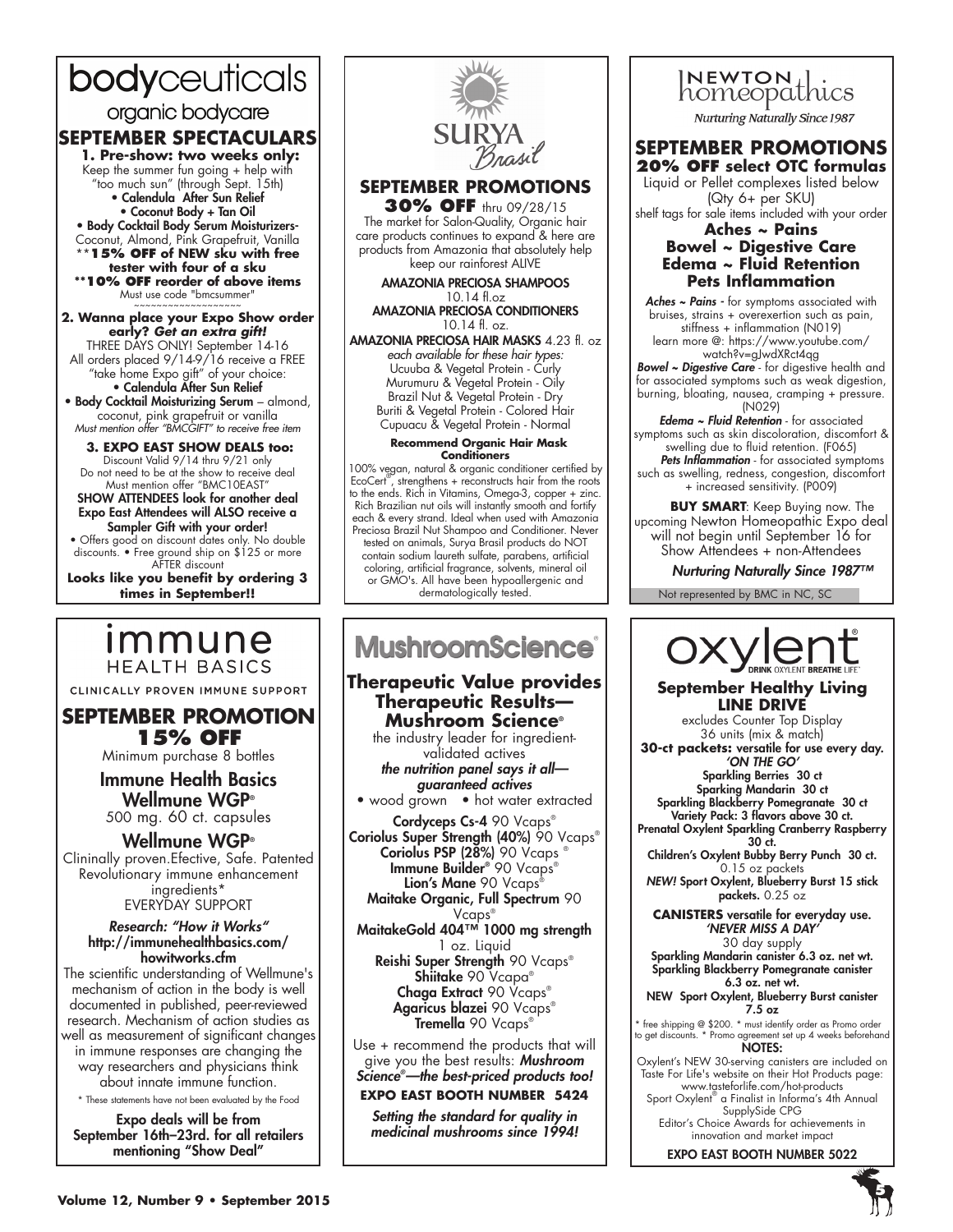#### **Foundational Nutrition**  *continued from page 1*

well, the rest of the body will not function optimally. It all is interconnected, after all. Now when it comes to immune system support, I personally take the *Wellmune WGP*® daily, and I often rotate my protocols with therapeutic hot water extract medicinal mushrooms: **Mushroom Science**®

WOW, a quick list and we see there are 20 superior things that would help people if they took any and all of them every day. You may see the need to add even more. What to do?

Back to the original 5. If you have a mantra and you can get people to understand that taking 5 foundational nutrients every day is the smart way to survive and thrive, and they follow your marketing suggestion, they will most likely feel better. That is good for them and they will further trust you!

It is like the ancient truth of how the village herbalist made a living in ancient China. The "doctor" was paid to keep people well, and if a person got sick, the doctor treated them for free! Your identified courses of action will have a benefit for everyone. That is why I have settled on: Omega-3, Probiotic, Digestive Enzyme (before meal); rotating Antioxidant or antioxidant complex (or Adaptogen); and a Green (the green to bring a good Ph to the body!). This suggested foundation will work for anyone, everybody! If the formula you suggest is good, it will do this too. (please, no acai or coral calcium!)

Make a plan, and then put it into action. First step: make the statement of how much this will cost. People need to see the big picture, and if you say that you can give someone a foundational platform of superior products that are "good advice to anyone" for under \$3.00 a day then they will be less scared about gathering up all those bottles and taking them to the register. \$3.00 a day is the start.

So, make your best case: a foundational nutritional platform. Take **Bluebonnet's** *Multi One® 60 cap* and have it as that foundational Multi for anyone  $(41¢)$ , and keep it on sale at 20% off all year round: now it is 33¢. Good start. *Dr. Ohhira's Probiotic* is worth the dollar a day, but keep it at 10% off year-round (loss leader): it is that good! \$1.08 takes us to \$1.41, before we get to the essential Omega-3s.

I feel that you should build the best possible suggestion first, and of course you can have another lineup as well. Make a \$2.50/\$2.00 model too. Bluebonnet *Salmon Oil softgels* are an excellent Omega-3 to have available always on sale: an EPAX® natural triglyceride product. The best value for getting that critical 500 mg minimum daily of EPA-DHA, matching what every government in the world says, is the *Ultimate Omega*® from **Nordic Naturals**® , (the #1-selling Omega-3 in the natural channel of the US with a better than 42% market share). Omega-3s are powerful stuff, for everyone. I could say to always have the large size on sale (180 softgels), but for this



**6**

**BASS Brushes** Help Our Friends in the Dog Days of Summer **The Pet Groomer Collection** *Intro-deals available just ask for the Top-20 products!* **ALL BAMBOO WOOD** • 100% Boar Pet bristle PET GROOMER – Palm Style • Wire/Boar combo PET GROOMER – Palm Style • Wild Boar PET GROOMER – Large Oval + Rectangle Wire • WIRE PET GROOMER Palm Style; Oval Med. • Nylon/Boar PET GROÓMER -Palm Style; Oval Med. • ALL WIRE PET GROOMER – Oval, Rectangle + :S: Shape. • Wire/Boar PET GROOMER – Oval Purse Size • Boar bristle PET GROOMER – Oval Med.,100% Firm • Boar bristle PET GROOMER – Oval Med.,100% Soft Bristle **METAL COMB BRUSHES** • METAL PET COMB – Fine Tooth or Wide Tooth • Alternating Short/long Tooth METAL PET COMB • SLICKER STYLE BRUSH w/Rubber Grips, Large, Med, Small • Double Sided 100% Boar Bristle/Wire Pin • SOFT SLICKER STYLE w/Rubber grips • THE DETANGLER BRUSH – nylon bristle; • Long Handle NAIL BUFFER • SHAMPOO BRUSH-Palm Style – nylon pins

#### • Ex. Long ALL WIRE BRASS PIN; Cushion Brush Acrylic handle, SM, LG

# **PUBLIC HEALTH ALERT**

- In case you missed the national news stories as the hot summer moved into Back to
- School season, we are gonna have a serious lice problem this year. Researchers from Illinois to Massachusetts to the American Chemical Society are all cautioning with a warning that of the 30 States already investigated (including the entire mid-Atlantic area from NJ to SC that BMC services), 25 already had these "super lice" that had mutated to withstand the standard OTC treatments with pyrethroids. As we never learn, the lice have adapted to the poisons.
	- The medical community is saying to use the poisons more frequently: a tact that I personally will identify as 'stupid.'

#### Michael, Blue Moose Consulting: "You have natural options available for your local communities. The best product, the safest product: the one to recommend is Nit Kit™"

#### ~~~~~~~~~~~~~~~~~~~~~~~~~~~~ **WellinHand Nit Kit™**

#### Real Herbs, Real Results, Real Fast. Guaranteed!

Nit Kit™ is a fast-acting, pleasant-smelling, child-friendly formula that scares lice and their eggs (often called nits). Leaves hair shiny and gorgeous. Each Nit Kit includes a bottle of Nit Kit™ solution (2 fl oz), along with detailed instructions for use, a finetoothed Medi-Comb for catching lice, and a 5x magnifier to help you find each and every nit.

conversation—without even suggesting any discount in the calculations—I will suggest the Ultimate Omega® 120 ct. which works for families and single-folks like me! *cha-ching:* 41¢ daily as a 4-month commitment at one-a-day good EFA. Bringing us to \$1.82. Remember that every store can buy this product monthly at 25% off, if they work with their BMC Rep: so this price can come down.

Digestive enzymes: Bluebonnet offers National Enzyme Company-quality (the oldest enzyme company in the US) at a great price with their *Full Spectrum Optimum Enzymes® Vcaps*. The 90 cap size—and it is always good to have extra enzymes in the house—at MSRP is only 19¢, and we now hit \$2.01 daily for our foundational suggestion.

For an antioxidant complex, I will start with the Bluebonnet complexes again as they only use 1st-quality raw materials in the blends, and don't have a second-grade for products they want to be competitive with in price. The same top-grade Bluebonnet quality for every product, and sold only to health food stores! Work with your Bluebonnet Rep to have all 5 formulas on sale at different months throughout the year, and tell the consumer it is smart to rotate between them when each is on sale. (Please think about this: one of the smartest suggestions that I ever will make to you!) Antioxidants in rotation, from the same company in your nicely expanded antioxidant section.

*continued on page 7*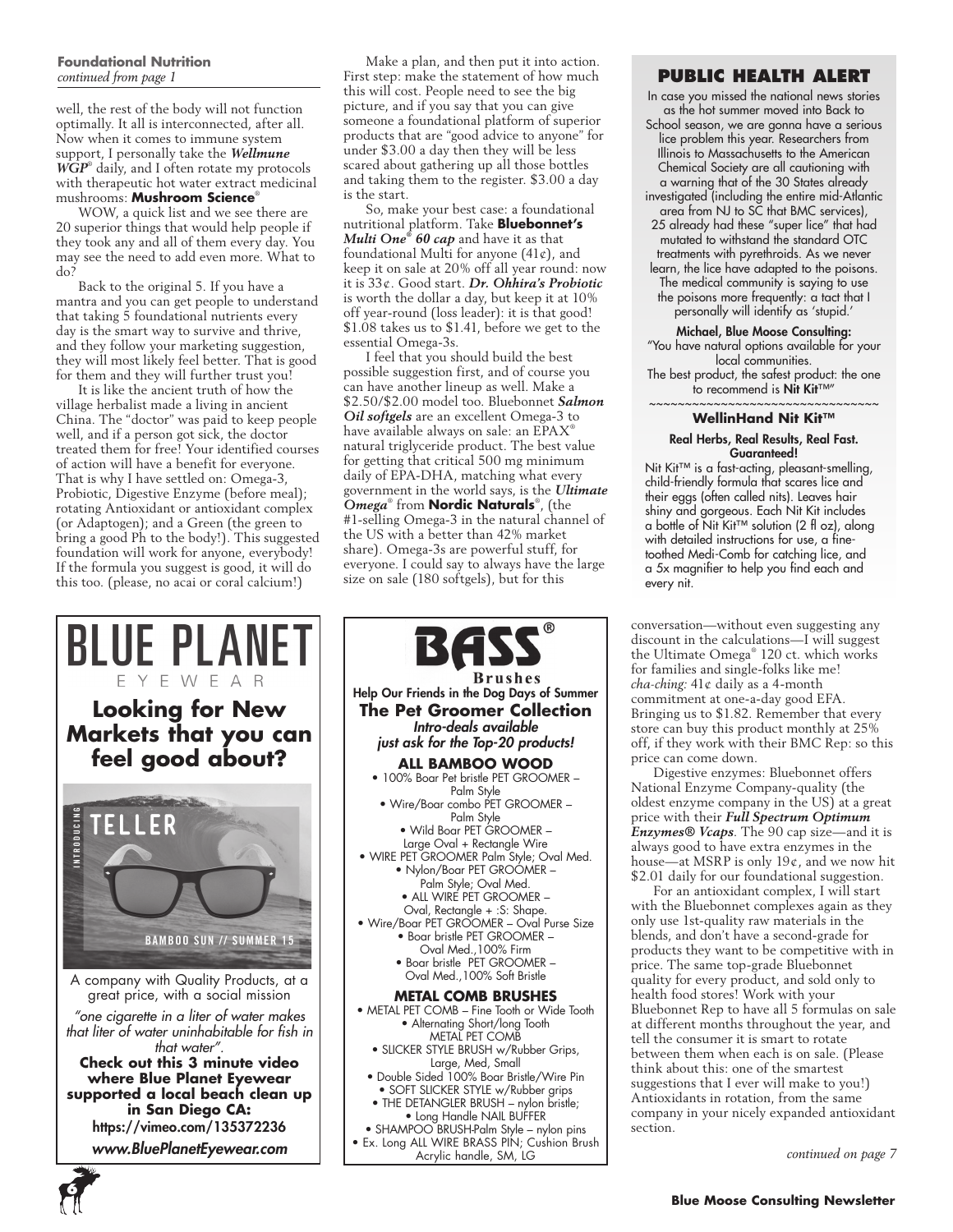# **Foundational Nutrition**

Each of these 5 formulas has a respectful antioxidant base with smart dosages, allowing for a rotation of some of the most studied antioxidants in nutrition: all top-grade quality! Recommend them all with confidence: \* Beta Carotene, C, E Plus Selenium Vcaps, \* Eye Antioxidant with Zeaxanthin Vcaps, \* *Heart Antioxidant Vcaps. \* Super Antioxidant*®  *Formula Vcaps,*  and my favorite, *Super Earth*®  *Antioxidant Formula caplets*. One a day for the best cellular protection to complement those Omega-3s. The highest cost for this monthly commitment, without any discount, is  $21¢$ . They can only buy Bluebonnet from health food retailers. We are building something special here, and loosely have hit a daily budget of \$2.22 so far.

Now, we add the green, with a comfortable 78¢ a day to work with. And here we can switch the conversation to a daily nutrition shake. Whether it be Bluebonnet's clean, simple *Super Earth*® *Organic Greens* powder, **Aloe Life's** *Healthy & Slim Daily Greens* powder or any of the fine **JUVO** whole meal blends, we can now convince the health seeker to take their pills with a super shake. And now, we can change the Omega-3s to liquid and really save some money on the top-flight package that we are putting together for every adult who is looking for a foundational nutritional support program. I did that with 6 products and didn't have all of them on sale. More on marketing in a minute.

Get out your pencil and do the math on the products that make sense for you, but this is the idea. Feel good about the equation for yourself, then convince the staff to buy into the idea, and then do in-store marketing. A nice sign suggesting that there are a Basic 4 or a Fantastic 5 or a Store Pick 6.

You have the suggestions, now find a way to buy them on sale so that you can encourage purchase with savings. Ongoing discounts on your favorites: leveraged to buy in volume; or a rotating selection of items in the category: every month some Multi, probiotic, Omega-3, enzyme, antioxidant and green. Every month. (I suggest that is too complicated, and to only rotate the antioxidant, which actually parallels some research that is out there.) This is the way your store will now be built: you greet people with an idea, and a clear path to reach optimal health, with 4, 5 or 6 pieces as the optimal foundation.

Here is a place to start, and the calculations are not that difficult. If you find the idea daunting, speak with your BMC Rep: we have something for every category with a product you can trust, and products that are not fleecing your store with deep internet discounts! (This concept is why BMC is built the way that it is!)

The second step for getting people interested in this concept is the everyday math of: (1) always asking people what they are currently taking and what they are currently spending: and (2) getting in the habit of showing the buyer that you care by

# *continued from page 6* **Product Spotlights**

**The #1 Selling Omega-3 in the United States, Nordic Naturals® , has gotten better again**

**Algae Omega soft gel products have been reformulated. They now offer 25% MORE Omega-3s per serving!**

serving size =  $2$  softgel size 650 mg

EPA + DHA = 715 mg (25% more Omega-3); earlier version was 570 mg Another change is a switch to carob coloring instead of caramel.

The new and improved Algae Omega soft gels are shipping now: same UPC code

**Omega-3 Gummies 60 and 120 ct now shipping in canisters!**

note: these are easier for the consumer to handle, but they larger on the shelf.

**Ultimate Omega® Mini's** will have a Price increase October 01 *Product Enhancements*

• reformulated to provide significantly more omega-3s per serving

• the price per 100 mg of Omega-3s went down roughly 15%, as there was a big jump in EPA + DHA levels per softgel

1. New prices: Ultimate Omega® Minis 60 softgels \$20.97.\$34.95 30 servings per bottle 2. The UPC code remains the same, and the product launches at Expo East!

This will be the first of 4 new products that will feature Nordic Naturals Breakthrough new **Omega-3 Oil.** Nordic Naturals® is introducing am 80% Omega-3 concentrated oil that is in 90% natural triglyceride form. *Bigger. Stronger, Better: the category once again has changed!*

**Look for these new products at Expo East:** you must visit the booth, and expand your selection! Coming in September:! • Ultimate Omega® 2x • Postnatal Omega-3 • Omega One®

dong the math for them, in front of them, as you speak.

Too often, people become disillusioned because you are suggesting 5 things and they already have 15 things at home that they bought and are not taking. Explain to them that they need a system, and that you are experienced in the concept of adjusting choices that are not logical and in helping them to personalize. Taking three expensive superfruits—raw or organic or not—at \$3.00 a day will never make as much sense as adding something like *LiverCare*® or a methylfolate B Vitamin in complex. Ever! And none of those superfruits is as versatile as Aloe Life® *Aloe Gold*™. If they want the superfruits, then direct them to the Aloe Life® *Superfruit*™, which has low-heat whole leaf organic aloe vera concentrate (no water added) as the base.

If you direct them to a smart foundation and say, "we start here" then they will feel that this is the store where they can come where someone isn't trying to sell them something new every day!

No suggested daily protocol will fit everyone's needs (athletes and teens will be totally different. For Seniors, you would probably suggest: Omega-3, Probiotics; Whey Protein Isolate (WPI) or Veggie Protein; *LiverCare*® and Aloe Life), you need to always help the buyer with the math that fits them.

When you explain that Bluebonnet's *Super Earth® Multinutrient Formula* is a 3-a-day packed with the best nutrients for physiological homeostasis and energy, continue the dialogue by doing the math for them. When you explain that you can take this as a one-a-day; or, when explaining that if the person should have a full day or is stressed or having long hours, then most people will choose take either 2 or three a day as the formula was designed to easily ramp up when needed. Do this, and most people will buy a 3-a-day for this versatility, and they will take three a day because they

now understand the concept. Education. But you have to become adept at doing the math for them: one a day of this best seller is  $35¢$ if taken over 90 days, or it is that one-stop shop formula that touches many nutrient categories as a 3-a-day in one pill in one bottle on the counter at \$1.06 a day. Of course, you would say that this is the best 3-a-day you have in the store (sold only in health food stores, which pleases you), unless you want to direct a person to the gender specific Bluebonnet products. The *Ladies Choice*® or the *Men's Choice*® (or, for another category, the *Veggie Choice*® ). Remember that the newer Bluebonnet *Super Earth® Single One Daily™ Multiple* caplets is only  $46\overline{e}$ -  $42\overline{e}$  a day (for the 30 or 90 caps size) of the best available food-based once-daily Multiple.

But selling Multiples is one thing: you also need to do the math when upselling someone to more than one Omega-3 daily. Valid therapeutic daily dosages for EPA/ DHA are now considered 2000-3000 mg. You will not scare someone away if you explain every Omega-3 option while also calculating the daily cost as you explain the choices. This is good business, and you are the professional: they will like shopping with you if you do this. In the old days, this is what health food stores did: today too many floor employees point to the shelf and say, "it's over there" or "3rd shelf down on the left." Then we wonder why people feel they are losing no value when buying online. Bring human awareness back to your product conversation.

So learn how to do mental math quickly dividing capsule count by 30; even if you roughly can define it as  $19¢$  or  $30¢$  or  $55¢$ per day. You are probably already thinking this way, but make sure that all new employees understand the consumer-friendly support that you give when doing this. When you think along with the shopper in the aisle,

*continued on page 8*